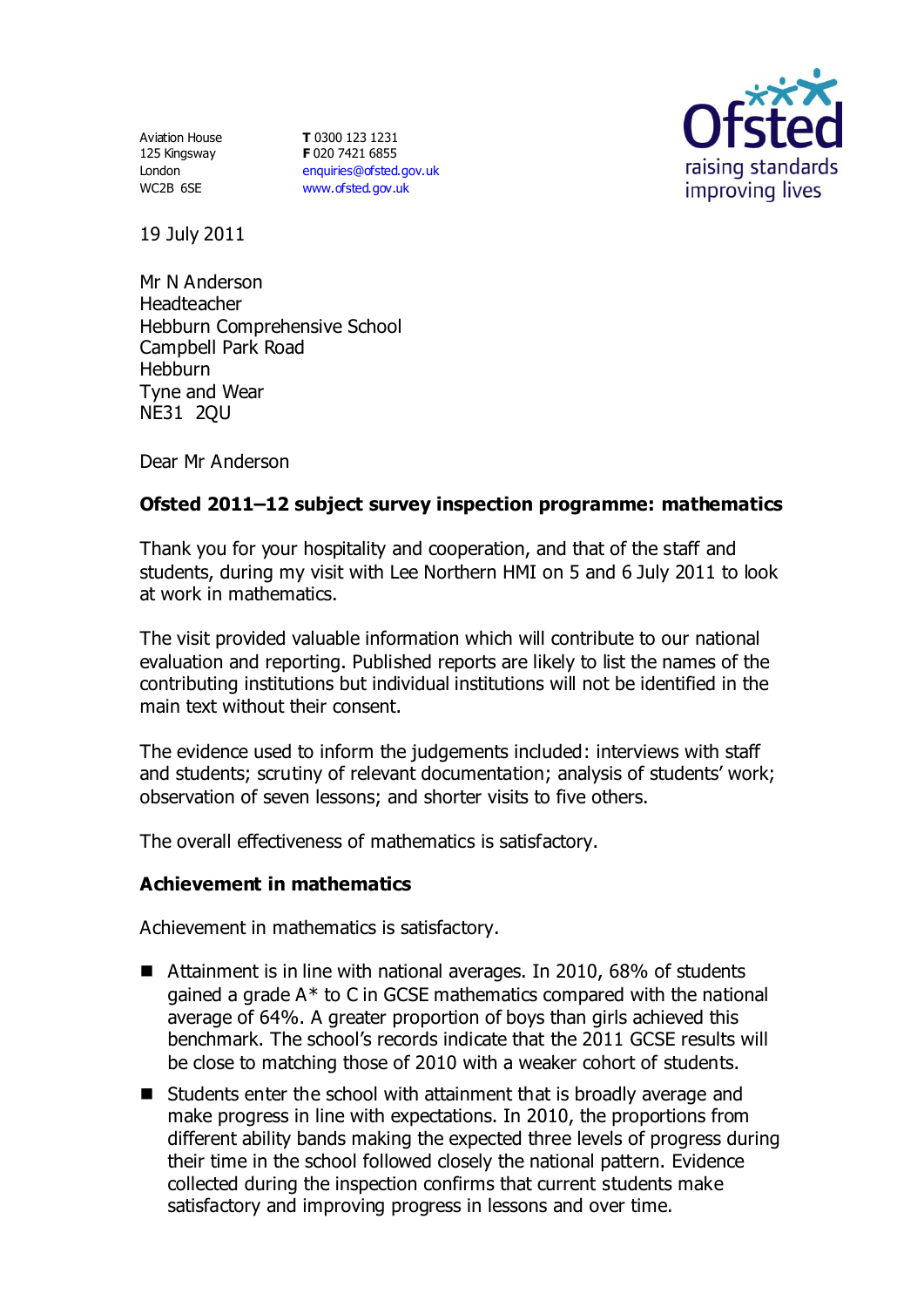- Students learn techniques and skills well. Opportunities to discuss mathematics through undertaking sorting and matching exercises are helping students to consolidate their understanding. Students show less confidence when tackling multi-step problems.
- $\blacksquare$  The most recent figures show little difference between the progress made by different groups, including students with special educational needs and/or disabilities. Over the last three years, boys and students on the first level of additional support made better progress than other groups.
- Students' attitudes to mathematics are positive. Students respond well to the set tasks, behave well and seek help when appropriate.

### **Quality of teaching in mathematics**

The quality of teaching in mathematics is satisfactory.

- Teachers use information and communication technology well to present and illustrate mathematical ideas. They establish good working relationships with students and use a variety of activities, many of them well chosen to promote effective learning.
- While most teaching has an appropriate focus on developing conceptual understanding, some students attempt to solve problems by trying to apply set rules that they do not understand fully.
- The quality of questioning is not consistently good enough to promote mathematical thinking by all members of the class. Teachers sometimes accept responses from a small group of students; on other occasions, they miss opportunities to enhance students' skills in expressing mathematical ideas through extended answers.

#### **Quality of the curriculum in mathematics**

The quality of the curriculum in mathematics is satisfactory.

- Key Stage 4 students are able to gain a range of different qualifications. All take GCSE mathematics and almost all pass at grades  $A^*$  to G. The majority benefit from opportunities to gain GCSE statistics and/or Adult Literacy and Numeracy qualifications. The most able enter the additional mathematics examination. The school provides extra lessons that focus on functional skills to those students studying for a diploma qualification.
- The scheme of work provides adequate coverage of the National Curriculum. In Key Stage 3, it includes reference to a series of open tasks designed to promote students' skills in using and applying mathematics. Teachers would benefit from further guidance on how to monitor the development of and progression in these skills.
- A wide range of intervention strategies, mainly in Key Stage 4, helps to promote positive attitudes to mathematics and contributes to improved outcomes. The school's specialist status has facilitated employment of a higher level teaching assistant attached to the mathematics department who, in addition to in-class support, makes a full contribution to out-ofschool revision and support sessions.